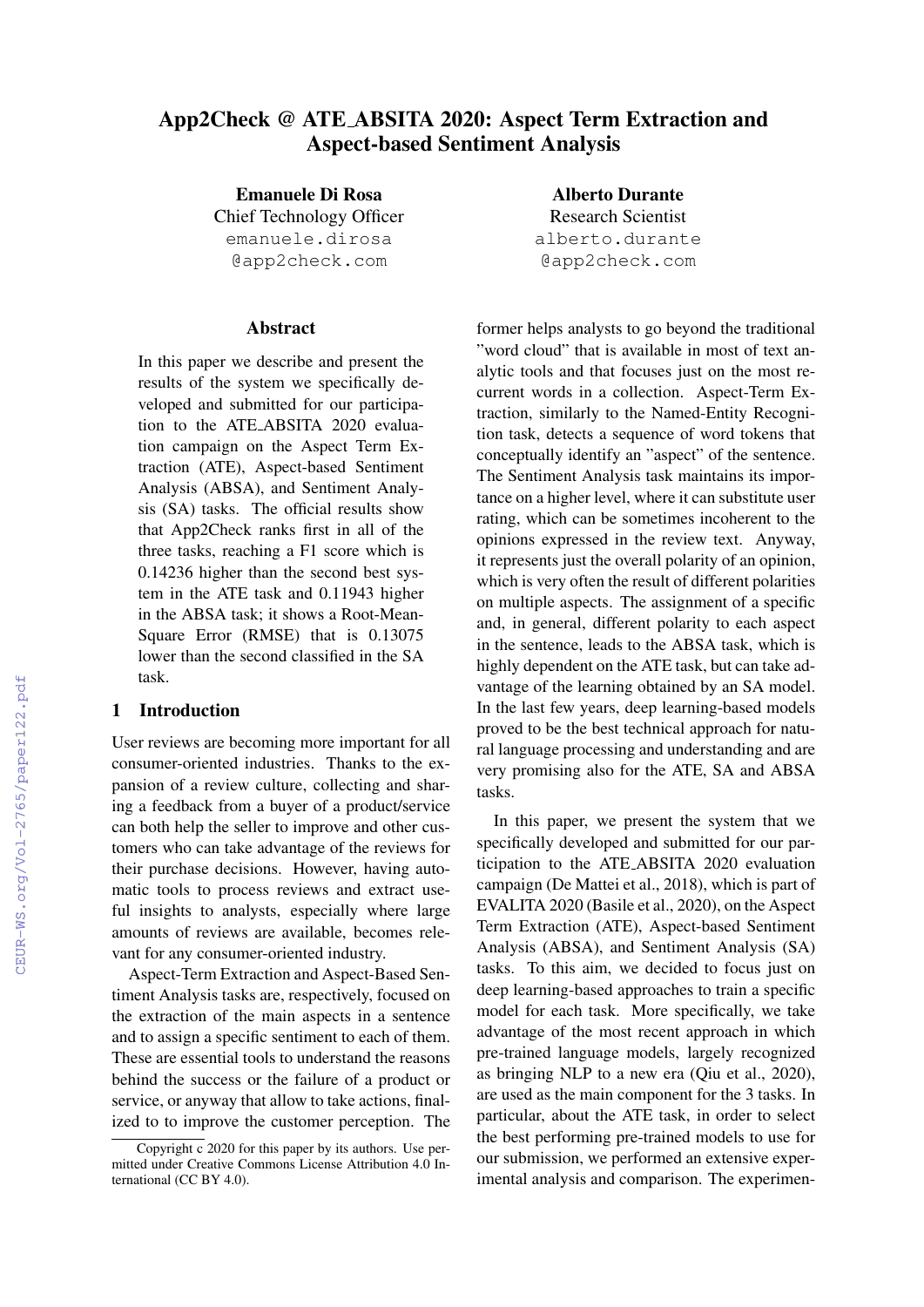tal evaluation shows some interesting and unpredictable results, discussed in section 2, which also represent an added value of this paper. In fact, we can summarize that in the dev set:

- 1. the NER fine-tuned model shows lower performance than general-purpose pre-trained models without a specific NER fine-tuning
- 2. a language specific, Italian-native model shows a lower performance than multilingual models fine-tuned on Italian in the specific downstream tasks
- 3. the biggest and most recent, multilingual XLM-Roberta model shows the best performance when fine-tuned on the downstream tasks

While the last result, related to the fact that bigger models –in terms of number of parameters– are more effective than smaller models, is quite common (with the exception of distilled models) and known in literature (see also the recent GPT3 vs GPT2 comparison (Brown et al., 2020)), the first two results are quite surprising. In fact, we expected that the multilingual model specifically fine-tuned on the NER task on another language could take advantage of a previous training in another language as shown in (Pires et al., 2019). Moreover, the native Italian pre-trained language model GilBERTo (based on Facebook RoBERTa architecture (Liu et al., 2019) and CamemBERT text tokenization approach (Martin et al., 2020)) later fine-tuned on the NER task with italian training set, shows a performance that is 4% lower than the XML-Roberta multilingual pre-trained model later trained on a NER training set in Italian.

About the SA task, we take advantage of a previously trained predictive model we had at App2Check, an evolution of the one presented in (Di Rosa and Durante, 2017), which is now based on the Multilingual BERT model and later finetuned on a 1 to 5 sentiment scale on a big amount of product reviews. This model has been additionally trained on the training set of the competition in order to have a domain-specific training. For the SA task, we decided to not perform any additional experimental comparison with other pretrained models. Finally, about the ABSA task, we created a special encoding to map the output of our available SA model in order to be additionally fine-tuned on the ABSA training set of the competition: this helped to take advantage of a transfer learning from the SA task to the ABSA task.

This paper is structured as follows: in sections 2, 3 and 4, we describe each of the three tasks of the competition, the details of our training, system implementation and present the results in both the dev set and the competition results. Finally, we show the conclusions in section 5.

#### 2 Aspect-Term Extraction

Aspect Term Extraction (ATE) is the task of identifying an "aspect" in a text without knowing a priori the list of aspects that contains it. According to the literature definition, a term/phrase is considered as an aspect when it co-occurs with "opinion words" that indicate a sentiment polarity on it.

Our approach has been to consider the ATE task as a Named Entity Recognition task (NER) and fine-tune already existing pre-trained language models on the NER task, by using the training set of the competition. More specifically, we decided to investigate four different classes of models:

- 1. Native Italian pre-trained language models, with no specific NER fine-tuning
- 2. Multilingual pre-trained language model, with no specific NER fine-tuning
- 3. Native Italian pre-trained language models, with a specific NER fine-tuning
- 4. Multilingual pre-trained language model, with a specific NER fine-tuning

To implement all of these approaches, we based on the Hugging Face transformers library (Wolf et al., 2019) and, in order to simplify our work, we looked for pre-trained models made available publicly by the Hugging Face. With the exception of item 3, for which we could not find any publicly available model in the HuggingFace models list, we considered more than one state-of-the-art model for each type of encoding that we further trained/fine-tuned on the competition training set.

For type 1, we considered dbmdz/bert-baseitalian-xxl-uncased<sup>1</sup> and GilBERTo<sup>2</sup>. For type 2, we considered two implementations of RoBERTa:

<sup>1</sup> https://github.com/dbmdz/berts

<sup>2</sup> https://github.com/idb-ita/GilBERTo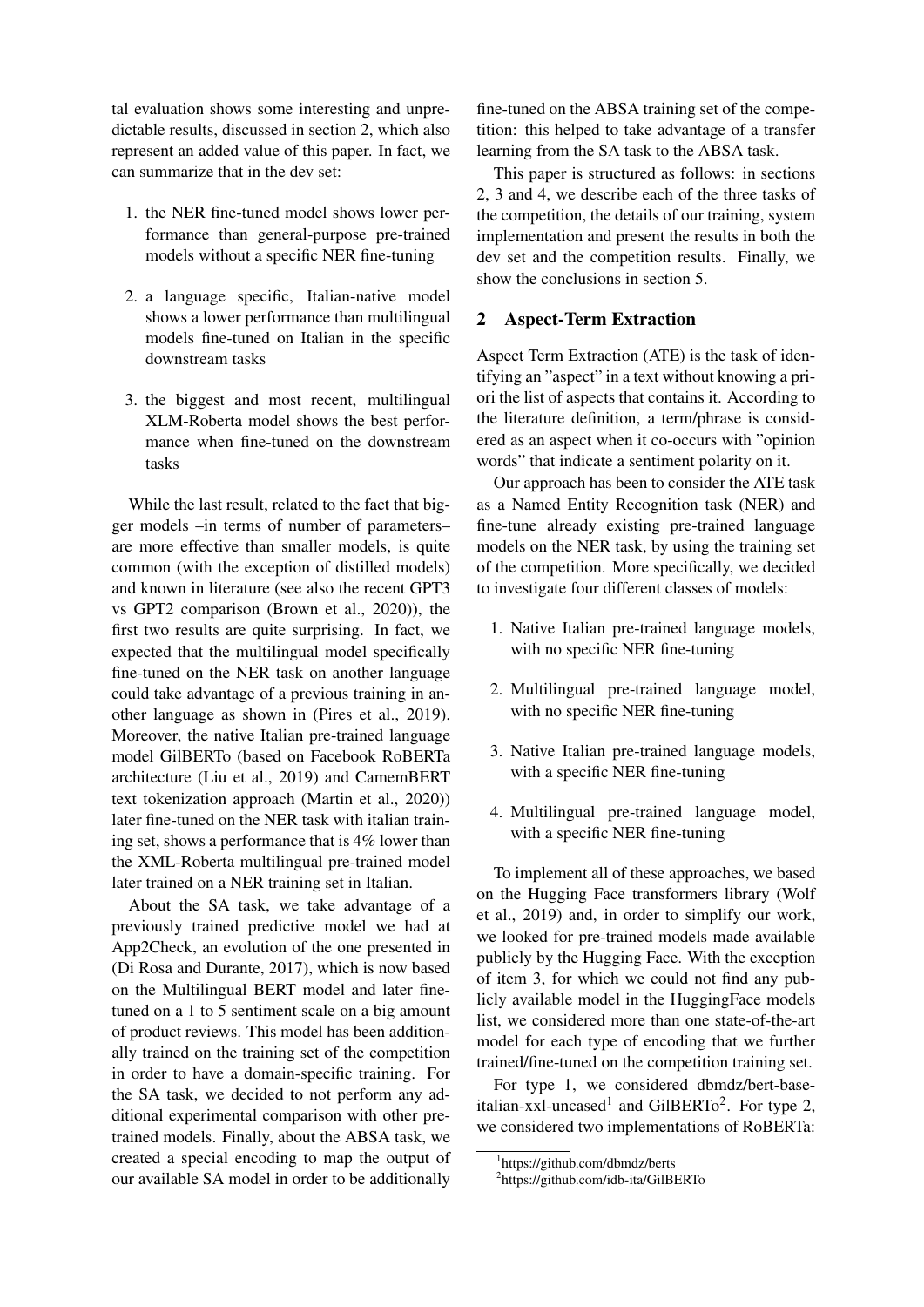xml-roberta-large<sup>3</sup> (Conneau et al., 2020), xmlroberta-base<sup>4</sup> (Liu et al., 2019), and multilingual BERT<sup>5</sup> (Pires et al., 2019). We wanted to try xml-roberta-large with a 512 maximum sequence length, but an out of memory exception prevented us for using it. For type 4 we considered wietsedv/bert-base-multilingualcased-finetuned-conll2002-ner<sup>6</sup>.

|   | $K$ Len Model       | Ep | $F1-T$ | $F1-D$ |
|---|---------------------|----|--------|--------|
|   | 512 B-BERT ita unc. | 11 | 0.961  | 0.663  |
|   | 512 GilBERTo unc.   | 10 | 0.941  | 0.697  |
|   | 512 GilBERTo unc.   | 15 | 0.973  | 0.6700 |
| 2 | 512 B-xlmRoBERTa    | 8  | 0.981  | 0.687  |
| 2 | 256 L-xlmRoBERTa    | 12 | 0.965  | 0.728  |
| 2 | 256 L-xlmRoBERTa    | 15 | 0.980  | 0.708  |
| 2 | 512 B-mBERT         | 20 | 0.991  | 0.679  |
| 4 | 512 B-mBERT NER     | 30 | 0.910  | 0.657  |
| 4 | 512 B-mBERT NER     | 45 | 0.965  | 0.623  |

Table 1: Aspect-Term Extraction performance on development set.

All models have been trained on a cloud platform using an Nvidia Tesla P100-PCIE as GPU accelerator. In Table 1 we show the results obtained by the models on the training and development set, highlighting in bold the model chosen for the competition.

The value in column K, Len and Ep are associated respectively to the kind of pre-trained model used, the maximum sequence length used in the training and the number of epochs of the training. The F1-T and F1-D columns contains the F1 scores on training set and development set. For each model, the prefixes *L* and *B* indicates whether the base or large version has been used; if an uncased version of the pre-trained model has been used, the model name is labeled with *unc.*.

The Italian Base Bert and GilBERTo approaches, both of class 1, show similar results on both training and development set. Interestingly, on the development set, the multilingual Base Bert model in class 2 shows very similar results to the best model in class 1 which is specifically trained on Italian.

The xlm RoBERTa Large multilingual model shows a F1-score on the development set that is higher than the Base version of the same model, even if they show almost the same performance on the training set. The model in class 4, multilingual Bert Base specifically trained on the NER task, shows the worst performance on the development set, even if trained with a much higher number of epochs.

Thanks to the F1 score reached on the development set, the xlm RoBERTa Large multilingual model has been chosen as our competition model, so it has been further trained on the development set and tested on the competition test set.

| Pos. | <b>Name</b>     | F1 score |
|------|-----------------|----------|
|      | App2Check       | 0.68222  |
| 2    | ghostwriter19   | 0.53986  |
| 3    | SentNa          | 0.34027  |
|      | <b>Baseline</b> | 0.2556   |

Table 2: Aspect-Term Extraction on the test set of the competition.

In Table 2 we show the official results of the Aspect-Term Extraction task in (De Mattei et al., 2018). App2Check model ranked first with a F1 score that is 0.14236 higher than the second best system.

#### 3 Sentiment Analysis

The SA task is about the detection of the opinion expressed in a text review. According to the typical user rating, which is here used as the reference value for the polarity, the score is defined on a five-value scale from 1 (very negative) to 5 (very positive).

About our implementation for this task, we took advantage of a previously trained predictive model we had at App2Check. It is an evolution of the one presented in (Di Rosa and Durante, 2017), which is now based on the Multilingual BERT model based on 104 languages and 110M parameters, and later fine-tuned on a 1 to 5 sentiment scale on a big amount of product reviews. This model has been additionally trained on the training set of the competition in order to have a domain-specific training. We decided to not perform any additional experimental comparison with other pre-trained models, since it has been already compared with other approaches in the past and also because of the little time at our disposal.

In Table 3 we show the results of the competition for the Sentiment Analysis task. The root-

<sup>3</sup> https://huggingface.co/xlm-roberta-large

<sup>4</sup> https://huggingface.co/xlm-roberta-base

<sup>5</sup> bert-base-multilingual-cased

<sup>6</sup> https://github.com/chambliss/Multilingual NER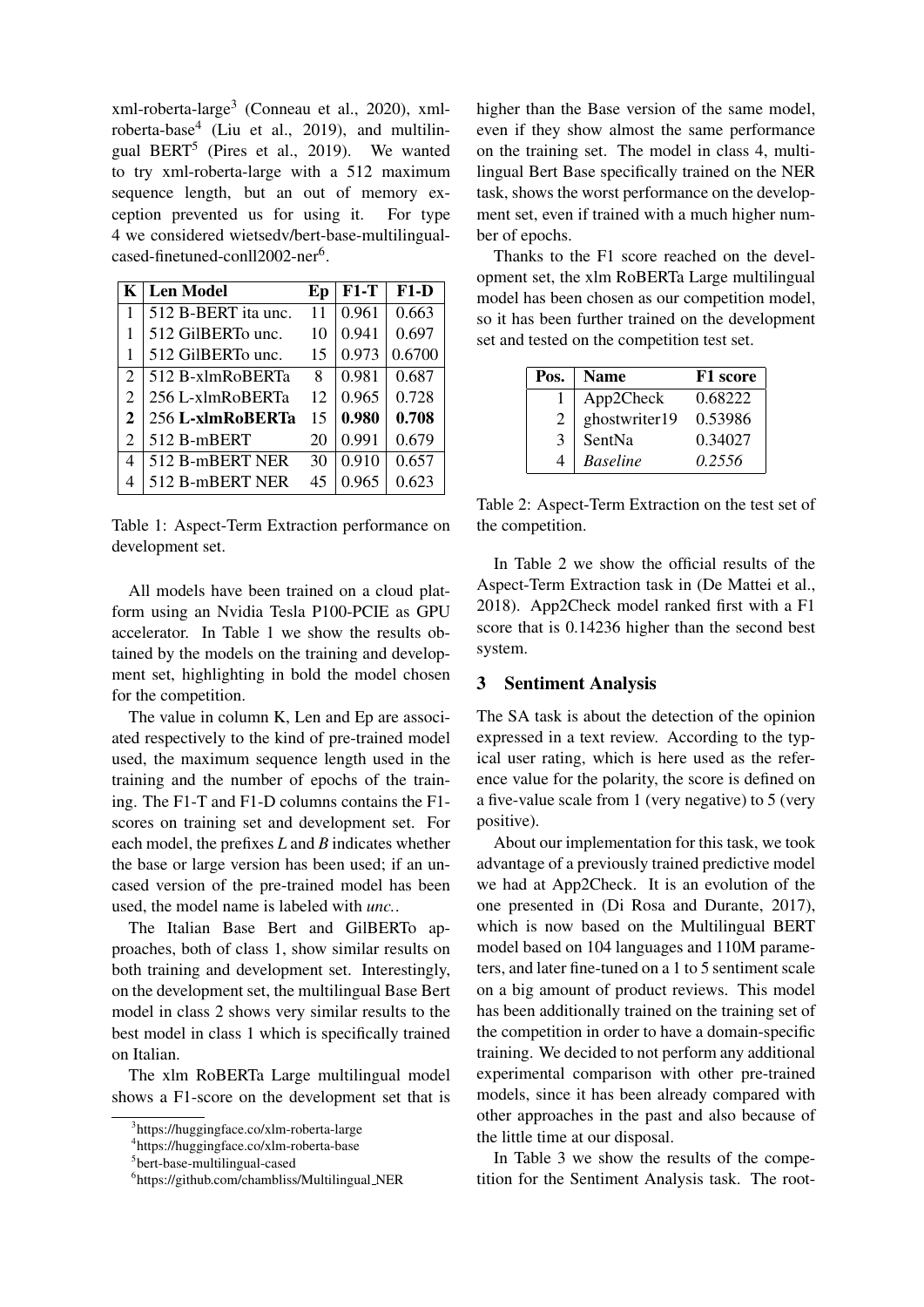| Pos | <b>Name</b>                | <b>RMSE</b> |
|-----|----------------------------|-------------|
|     | App2Check                  | 0.66458     |
| 2   | SentNa                     | 0.79533     |
| 3   | ghostwriter19              | 0.81394     |
| 4   | <b>Baseline-AVG</b> score  | 0.10040     |
| 5   | Baseline-AlBERTo           | 0.10806     |
| 6   | <b>Baseline-Freq score</b> | 0.12800     |

Table 3: Sentiment Analysis on the test set of the competition.

mean-square error of App2Check is 0.13073 lower than the error of the second best system, ranking in first position.

#### 4 Aspect-Based Sentiment Analysis

The Aspect-Based Sentiment Analysis task is an extension of both the ATE and the SA tasks. In fact, the aim of the Aspect-Based Sentiment Analysis task is to detect the sentiment polarity associated to each aspect extracted, thanks to the ATE task discussed in Section 2. The possible polarity values are:

| <b>Polarity</b> | Value |
|-----------------|-------|
| neutral         | [0,0] |
| positive        | [1,0] |
| negative        | [0,1] |
| mixed           | [1,1] |

Similarly to what we have done with the Aspect Category Polarity task at ABSITA 2018 (Di Rosa and Durante, 2018), we assumed that the sentiment score of every aspect detected in Section 2 is the one associated to the portion of text in which it is contained. In order to do so, we split portions of the review using strong punctuation marks and some conjunctions (especially the ones leading to sentiment inversion). For example, in the case of:

*Ottimo prodotto di marca, la qualita` e´ veramente notevole. Non e molto capi- ` ente ma si puo prendere un'altra ver- ` sione. E provvisto di una tasca piccola ` davanti e quella grande*<sup>7</sup>

The aspect *capiente*<sup>8</sup> has the same polarity score as *Non è molto capiente*, while the aspect *qualità*<sup>9</sup>

has the same polarity score as *Ottimo prodotto di marca, la qualita` e veramente notevole ´* .

The same assumption has been applied to the training set: the polarity of each portion of a review has been associated to the contained aspect. If a portion of a review does not contain any aspect, it has been ignored.

The submitted ABSA system has been based on a single sentiment classification model, rather than two binary models for positive and negative polarities. The final model is a four-class retraining of the sentiment model presented in section 3 which has been originally trained on user reviews with five levels (strong positive, positive, mixed/neutral, negative, strong negative) using multilingual BERT (Pires et al., 2019). In this way, we take advantage of some transfer learning about positive, negative and neutral sentiment learned on reviews.

| Pos. | <b>Name</b>     | F1 score |
|------|-----------------|----------|
|      | App2Check       | 0.61878  |
| 2    | ghostwriter19   | 0.49935  |
| 3    | SentNa          | 0.28632  |
| 4    | <b>Baseline</b> | 0.20000  |

Table 4: Aspect-Based Sentiment Analysis on the test set of the competition.

In Table 4 we show the results of the Aspect-Based Sentiment Analysis of the competition. App2Check system is in first position, with a F1 score that is 0.11943 higher than the second best system.

#### 5 Conclusions

In this paper we described the approach we followed and the models we built for our participation to the ATE ABSITA 2020 competition. We also presented the experimental evaluation we made in the context of our model selection process in the development set and show interesting results: *(i)* the NER fine-tuned model shows lower performance than general-purpose pre-trained models without a specific NER finetuning; *(ii)* a language specific, Italian-native model shows a lower performance than multilingual models fine-tuned on Italian in the specific downstream tasks; *(iii)* the biggest and most recent, multilingual XLM-Roberta model shows the best performance when fine-tuned on the downstream tasks. We also showed that our App2Check

<sup>7</sup>Translation: *Great branded product, the quality is truly remarkable. It is not very capacious but you can get another version. It has a small front pocket and a large one*

<sup>8</sup>Translation: *capacious*

<sup>9</sup>Translation: *quality*